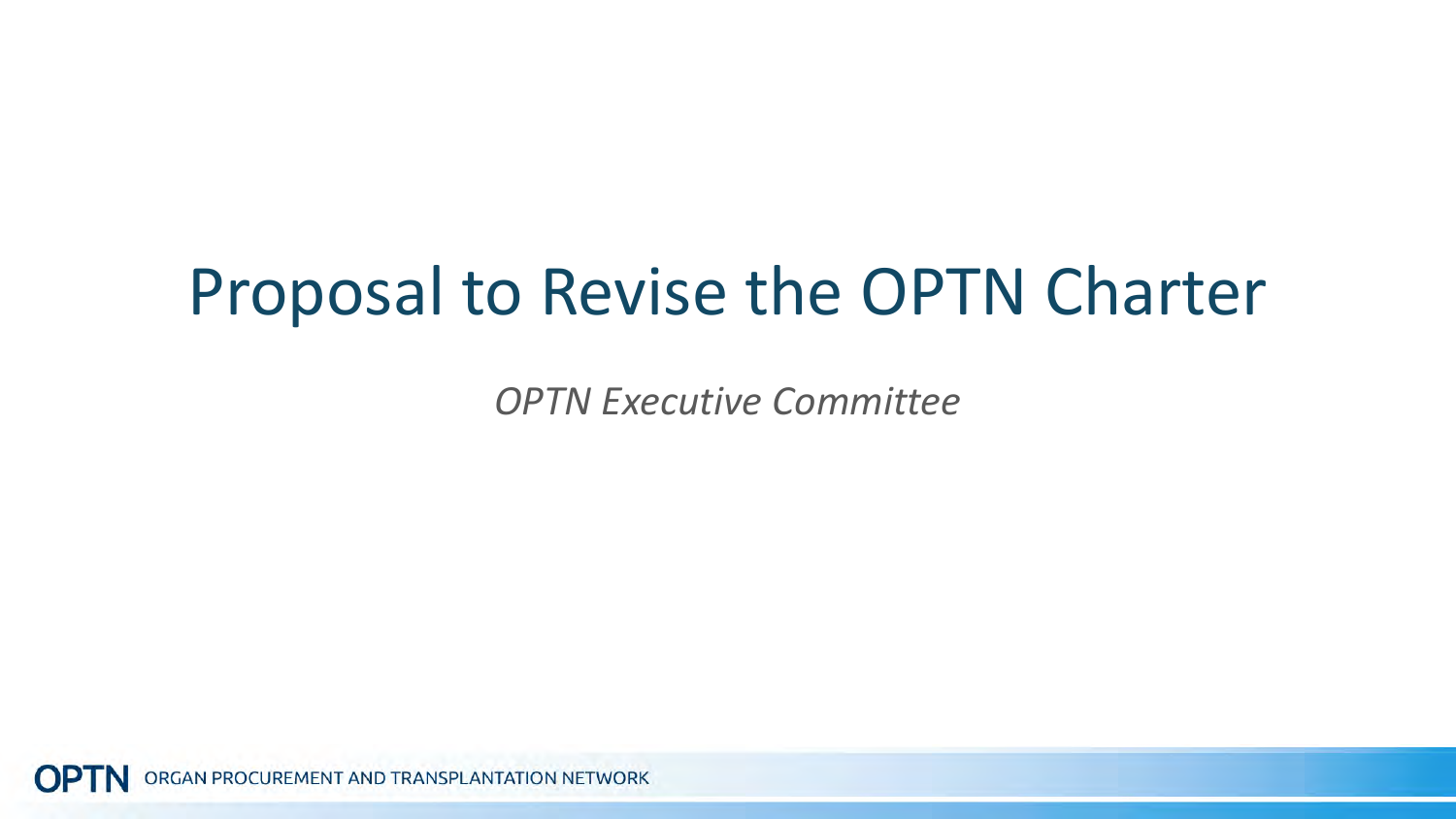## Purpose of Proposal

- The OPTN Charter outlines the purpose of the OPTN, its Board and governance structure, and its membership.
- The current OPTN Contract requires the OPTN Contractor to work with the OPTN Board of Directors to review the Charter to ensure that it is specific to the OPTN and encompasses all aspects of OPTN operations.
- During the review, the OPTN Executive Committee identified some revisions that will eliminate redundancy and enhance consistency with both NOTA and the Final Rule.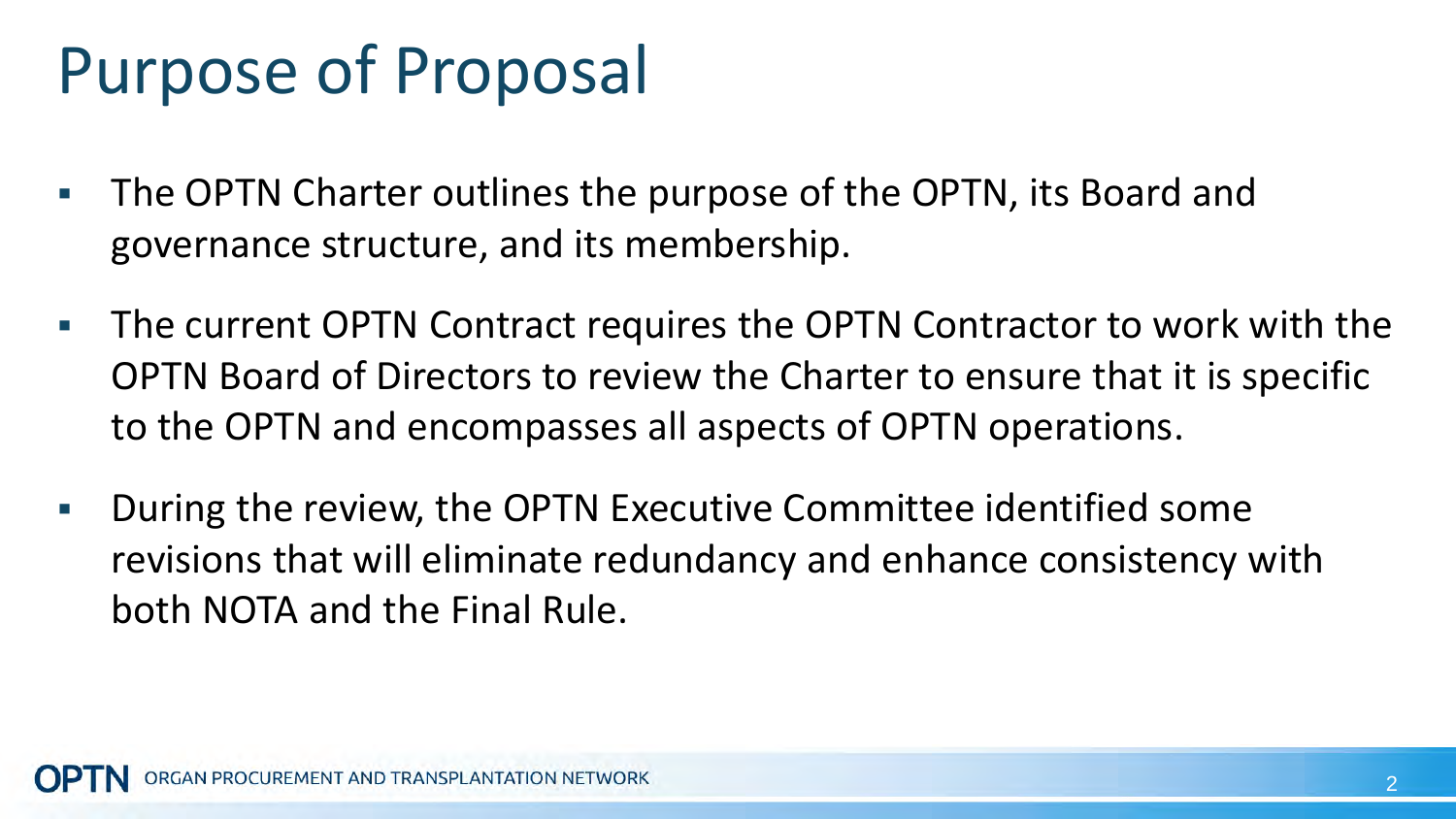## Proposal

The proposed revisions include:

- Align description of OPTN's non-profit status with NOTA
- Mirror language of Final Rule with regard to Board composition
- Strike language regarding election as is duplicative with OPTN bylaw language
- Combine membership categories from five to three to match those in the Final Rule
- Other administrative changes to better match regulatory language